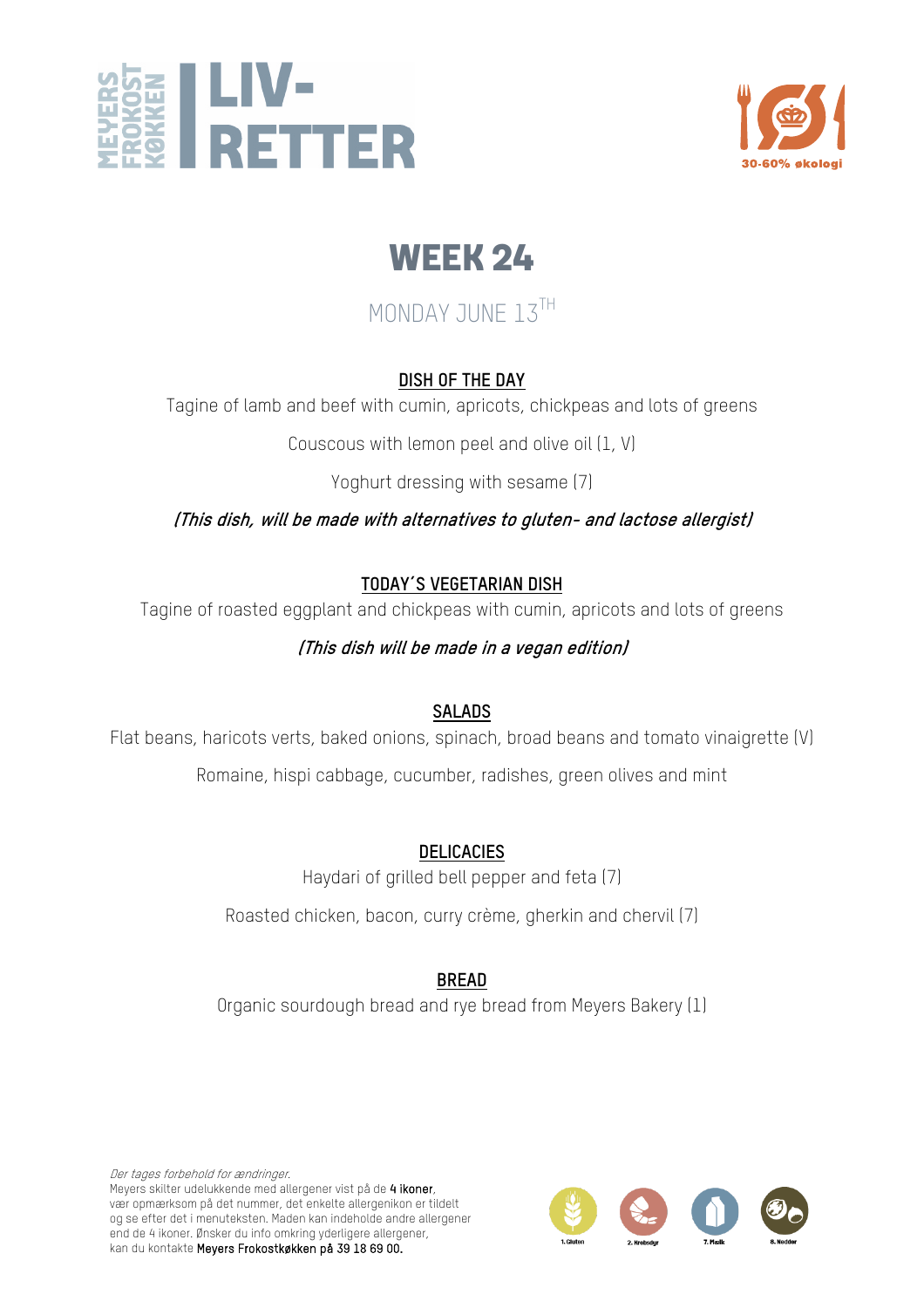



TUESDAY JUNE 14TH

#### **DISH OF THE DAY**

Jerk marinated chicken thighs with lime

Organic rice and beans (V)

Chimichurri (V)

**(This dish, will be made with alternatives to gluten- and lactose allergist)**

**TODAYS VEGETARIAN DISH**

Slow roasted jerk, marinated beetroots and lime

#### **(This dish will be made in a vegan edition)**

#### **SALADS**

Sweet potato, kamut, yellow pepper, spring onions, cilantro and smoked chili vinaigrette (V, 1)

Green leaves, salted squash, cilantro, thyme, toasted seeds and raspberry vinegar (V)

#### **DELICACIES**

Smoked filet of pork with parsley mayo, pickled carrots and frissé

Cottage cheese, cress, radishes and toasted buckwheat (7)

#### **BREAD**

Organic sourdough bread and rye bread from Meyers Bakery (1)

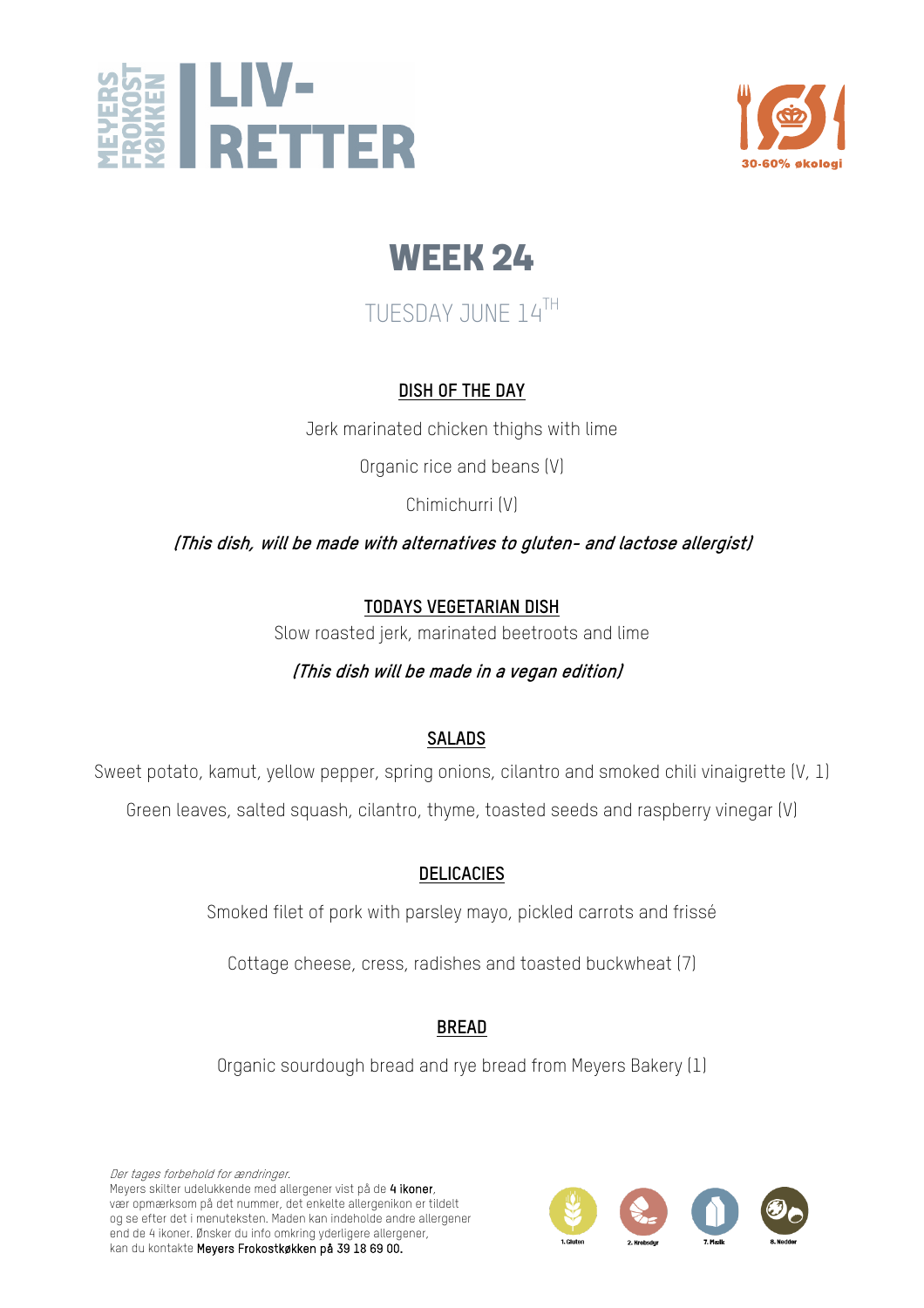



## WEDNESDAY JUNE 15<sup>TH</sup>

#### **DISH OF THE DAY**

Honey glazed ham with spinach stew (1, 7)

Organic boiled potatoes with cold pressed rapeseed oil (V)

Gherkin and mustard (V)

**(This dish, will be made with alternatives to gluten- and lactose allergist)**

#### **TODAY´S VEGETARIAN DISH**

Fricassee with organic cream, peas, asparagus, parsley roots and onions (1, 7)

#### **(This dish will be made in a vegan edition)**

#### **SALADS**

Baked beets, quinoa, beet leaves, cress and mustard sour (V)

Hispi cabbage, turnip cabbage, chervil, pear, elderflower vinaigrette and toasted almonds (V, 8)

### **DELICACIES**

Shrimp salad, cauliflower, herbs, lemon and skyr (2, 7) Roastbeef, pickled, horseradish, red onions and fried onions (1)

#### **BREAD**

Organic sourdough bread and rye bread from Meyers Bakery (1)

### **TODAY´S SHOT**

Cucumber, ginger, lemon

Der tages forbehold for ændringer. Meyers skilter udelukkende med allergener vist på de 4 ikoner, vær opmærksom på det nummer, det enkelte allergenikon er tildelt og se efter det i menuteksten. Maden kan indeholde andre allergener end de 4 ikoner. Ønsker du info omkring yderligere allergener, kan du kontakte Meyers Frokostkøkken på 39 18 69 00.

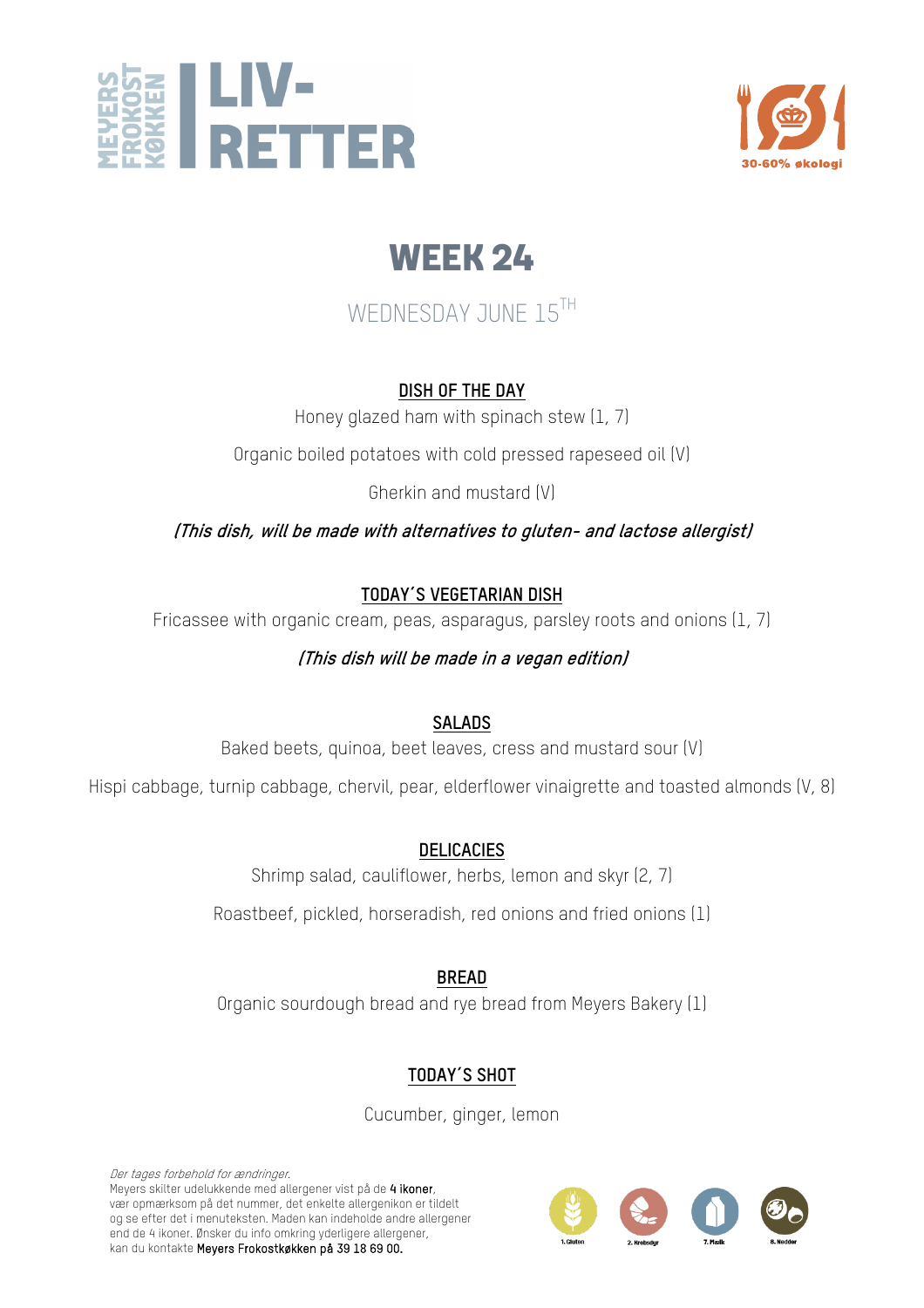



## THURSDAY JUNF 16<sup>TH</sup>

**DISH OF THE DAY**

Braised turkey cuvette with sauce of grilled bell pepper, marjoram and onions

Organic pasta with reduced cream with baked garlic (1, 7)

Gremolata of parsley and lemon (V)

**(This dish, will be made with alternatives to gluten- and lactose allergist)**

#### **TODAY´S VEGETARIAN DISH**

Roasted mushrooms with sauce of grilled bell pepper, marjoram and onions

#### **(This dish will be made in a vegan edition)**

#### **SALADS**

Baked and raw cauliflower, boiled white beans, pickled zittauer onions and chives (V)

Spinach, fennel, semi dried tomatoes, basil and olives (V)

**DELICACIES**

Boiled organic eggs, chives mayo and tomatoes

Paté, cornichons and tarragon mustard (7)

**BREAD**

Organic sourdough bread and rye bread from Meyers Bakery (1)

### **TODAY´S CAKE**

Mazarin with nougat (1, 7, 8)

Der tages forbehold for ændringer. Meyers skilter udelukkende med allergener vist på de 4 ikoner, vær opmærksom på det nummer, det enkelte allergenikon er tildelt og se efter det i menuteksten. Maden kan indeholde andre allergener end de 4 ikoner. Ønsker du info omkring yderligere allergener, kan du kontakte Meyers Frokostkøkken på 39 18 69 00.